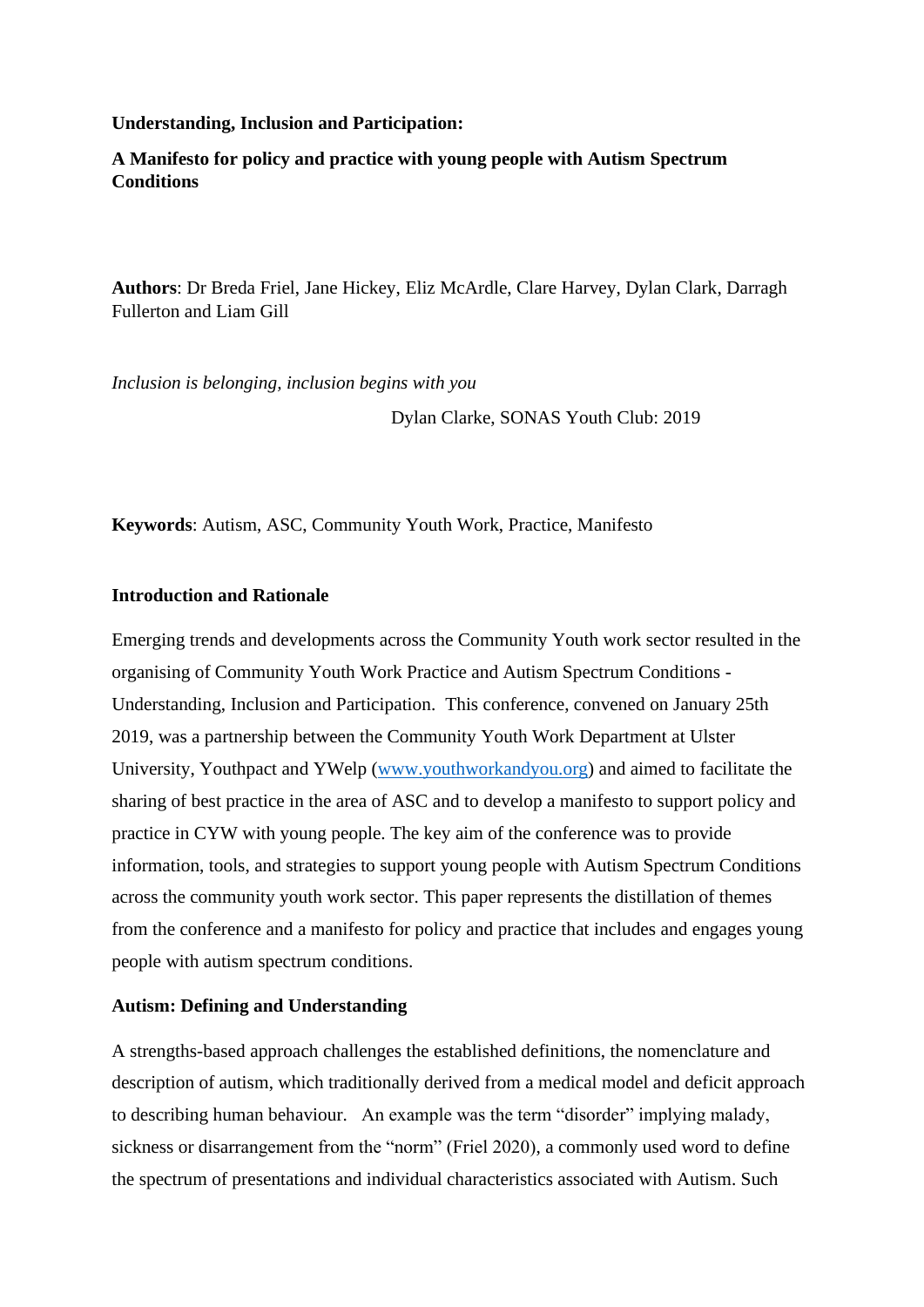definitions include Sicile-Kira (2006) who describes autism as the outcome of a neurological disorder that impinges on the functioning of the brain. The word derives from the Greek word "autos" or "self" and the term autism was articulated by psychiatrist Eugene Bleuler (1911) in describing patient behaviour as the presentation of an isolated self. Sicile-Kira (2006) states that 'The acuity of autism, as a label, was introduced by psychiatrist Leo Kanner (1943) who termed 'early infantile autism' in portraying patterns of behaviour in children, most notably impairment in social interaction or communication, and robust opposition to change. Autism Spectrum Disorder (ASD) emerged as the prevalent clinical term used in describing what was called "specific developmental disorders". Generally, it is accepted that those experiencing autism exhibit social communication and interaction uniqueness, and there is a vast variability in those who may be non-verbal and highly withdrawn to those with less complex presentations.

### **Challenging the Deficit**

The medical perspectives of autism have shifted over the last century, from early assumption of autism as the childhood onset of schizophrenia, to the blame-based belief that mothers displayed a lack of empathy, were referred to as 'refrigerated mothers' – and were to blame for their child's condition (Waltz 2015). These early clinical understandings of Autism as a collection of deficits are indicative of the previously described medical model which locates disability as a problem within the individual, and hence places emphasis on diagnosis and on treating or curing the individual (Oliver 2013).

Developments in later perspectives depicted autism as a linear spectrum, described as a "vertical length of string" (Hickey 2019), with high functioning at the top and low functioning at the bottom, thereby assigning a perception of lower social value to those at the bottom of the spectrum. Hickey describes this as associated with an individual's perceived contribution to the economic life, the focus of this linear view of autism being to move people 'up the line' and increase their functioning. Like the medical model, this ontological

view of autism depicts a limited and static understanding of autism and leads to a focus on fixing individuals for them to 'fit' within society.

The significant influence of disability activists transformed the assumptions about autism in the 1980's. The social model (Shakespeare 2018) identifies disability as a social construct whereby people with impairments are faced with disabling barriers created by an environment which excludes them. This shift from the medical to the social model has had a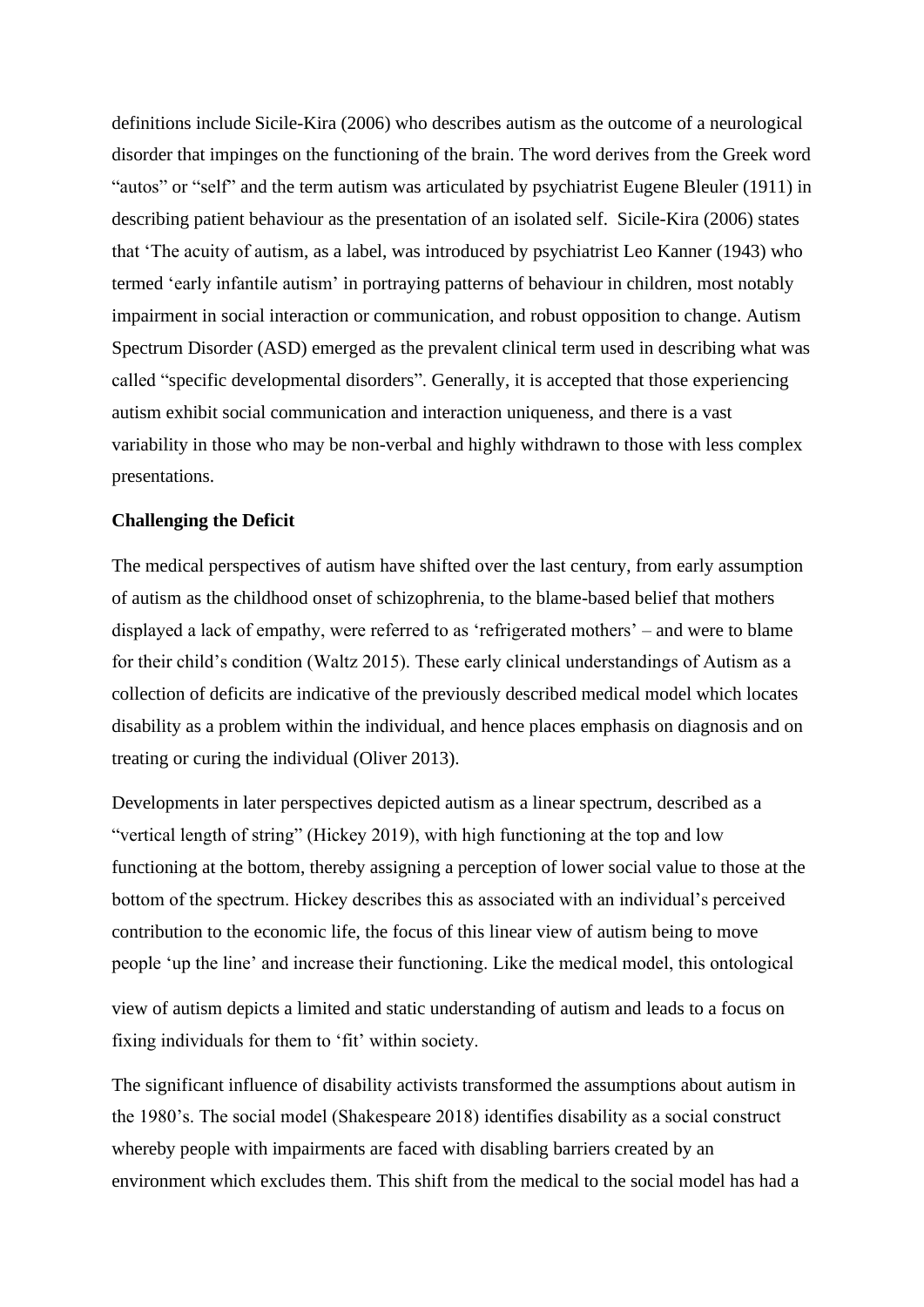profound impact on interventions across a range of disciplines, including CYW. The social model tasks society to create an inclusive community which enables *all* people, rather than *some*. (Miller & Katz 2002).

Hickey's perspective (2019) contends that the current understanding of autism rejects the notion of a linear and static spectrum and proposes that a sphere of inter-related elements is a more helpful representation. The dimensions of the sphere indicate the non-static, diverse and complex nature of autism. She highlighted Jacquiline Den Houting's view of neurodiversity, which says that the autistic brain is neurologically different and so autism should be accepted as a "way of being" – as a diversity rather than a deficit (Den Houting 2018).

#### **Overwhelmed: Living in an Intense World**

A more intricate community youth work practice considers the emotional, psychological and mental health of young people with autism, the gifted Asperger (AS) young people who wish for social communication yet struggle with social processes to achieve the same. The intensity experienced by young people with autism as they navigate difficult environments and deficit approaches across a range of contexts, challenges CYW to critically reflect on practice themes of inclusion, participation and diversity in real-world practice. The intensity of masking and trying to fit in can result in emotional damage for those negotiating neurotypical social world. This is a particularly acute stress for those labelled Asperger or High Functioning who sense the misfit between the mode of being and their social world (Rutter 2005; Hodge and Rutter 2017).

For young adults, overwhelmed and living in an intense world, negative coping strategies can develop. The result can lead to exhaustion, anxiety, and even selective mutism. Worryingly, statistics show that young people with Asperger have a higher risk of suicide in comparison to other clinical groups (Cassidy et al, 2014). Young people who feel overwhelmed believe that 'being me' is not enough, they may feel incongruent and that they 'don't fit'. These young people face emotional damage when trying to negotiate a neurotypical world, in which there is a mis-fit in how the social world interacts with them. Issues of social context and understanding of social roles can lead people with autism to struggle in many ways, this can manifest in depression, loneliness, fear, social isolation, underachievement and unemployment.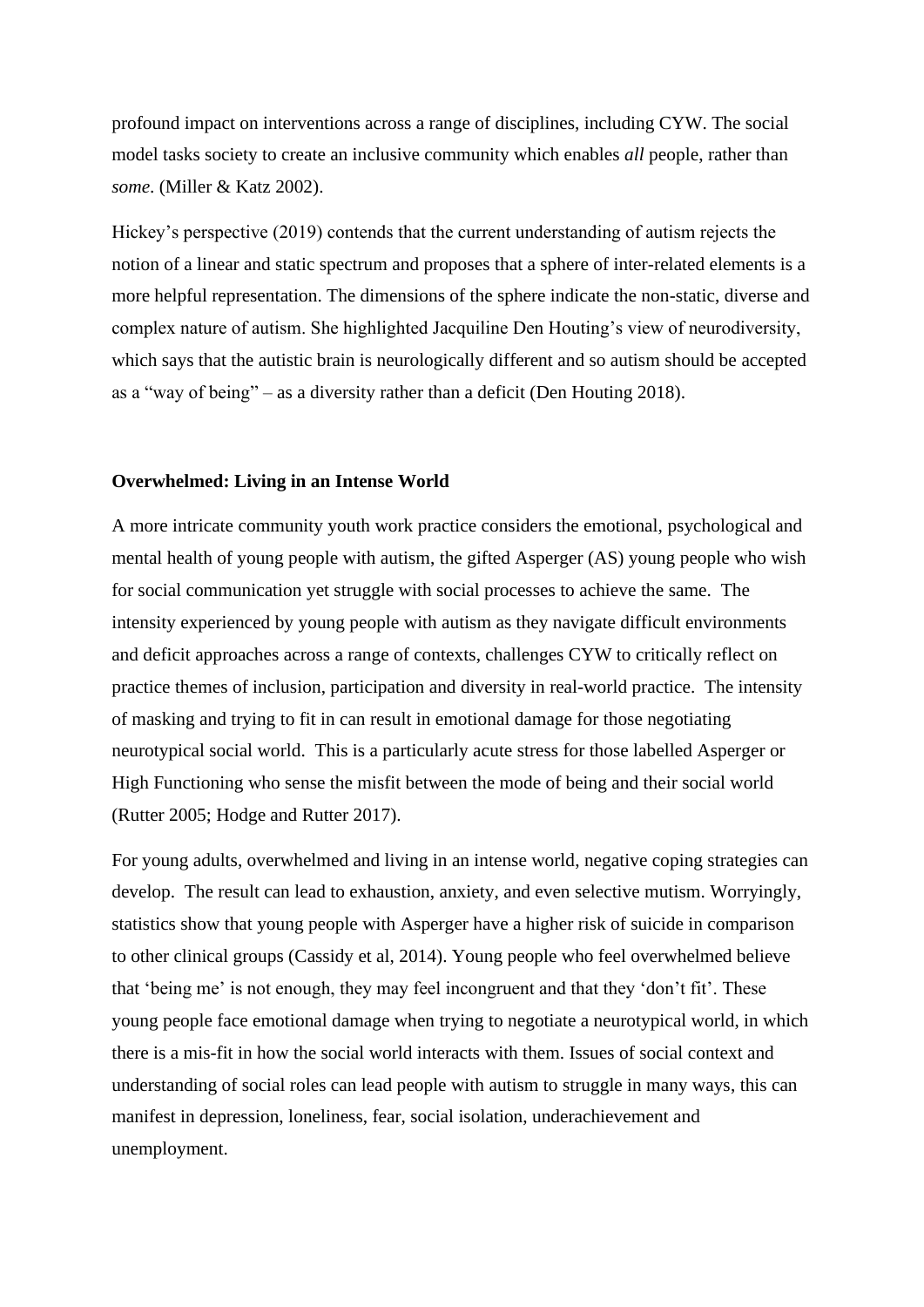The deficit approach to mental health is challenged and increasingly CYW recognises the benefits of positive psychology strengths-based approaches. As youth workers our role is to trouble against, to challenge the terminology surrounding concepts of 'normal', and to modify our understanding of aspects of autism (e.g. when talking about repetitive behaviour, we should appreciate that this can be a learning approach by young people rather than a problem behaviour). Young people can mask their difficulties very well and therefore drift, or go under the radar, experiencing years of isolation, bullying, feeling different and overwhelmed in the environment. Practitioners within education and social and youth work should be cognisant that crisis points can occur particularly at times of transition such as school change and employment.

The 'gifted' are often very misunderstood, too often perceived as excessive, troublesome and over-excited. Persistent curiosity may be misconstrued as aggression, the tendency to question considered as undermining, traits of deep sensitivity may be misinterpreted as immaturity, self-directness may be viewed and labelled oppositional.

### **Normal or Optimal**

Close scrutiny of the concept of 'normal' suggests this as an inappropriate measure within the life sciences. A more appropriate focus is 'optimal' or well-developed, rather than what is normal or average. Regardless of professional discipline, we need to realise the experience of intensity felt by young people with autism, the intensified pain, overstimulation and conflict, described by Kazimierz Dabrowski (1902-80) as 'over- excitabilities'.

### **Therapeutic Presentations**

Case study practice of clinical therapeutic interventions with young adults, (Friel 2019) reveals high levels of critical and negative thinking, frustration and feeling inferior in the self. Young adults have high levels of self-blame, consider themselves at fault and believe themselves to be social failures. The question for youth work practice is how to support young people. A constructive approach, (Dabrowski 1967), describes a positive disintegration, asserting that 'inner fragmentation' is part of human development and in response Friel points to core elements for therapeutic and youth work interventions:

1. Confirmation that I am not flawed (human excellence)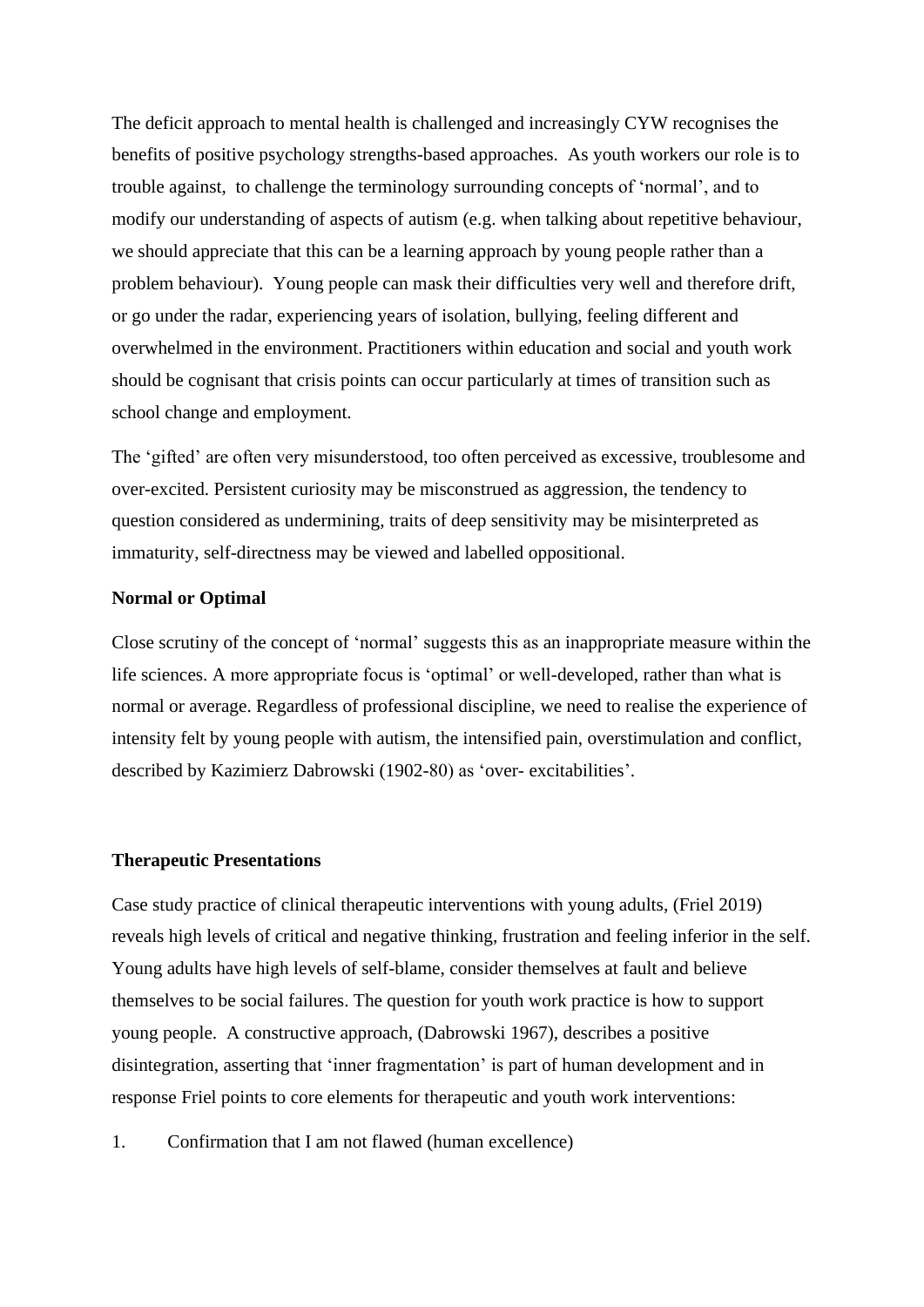- 2. Affirmation of self as I am (allowing immediacy)
- 3. Work to the individual's capacity (optimal functioning without impediment)
- 4. New Knowing (sensing and experiencing emotion)

To consider these aspects of human development, inclusive community youth work practice must go beyond traditional approaches to strive for opportunities that aim towards optimal well-being. The case studies of SONAS and ICARE tease out micro-skills that build engagement and a sense of belonging.

### **Participation and Inclusion – Lessons from SONAS and Project SPARKS**

SONAS is a youth club for young people with autism in Inishowen. The very different characteristics and interests of three individuals attending SONAS were outlined by Liam Gill (2019). The variation between them illustrates the width of the spectrum and diversity of young people with autism. Sharing the same core aspirations as any young people, participants aspire to be happy, healthy, have good mental health and enjoy a sense of autonomy. Sonas supports the achievement of the aspirations by creating a supportive environment, using positive reinforcements, realistic goals, schedules and structure and negotiated care plans. Workers mitigate environmental barriers which may trigger behaviours (such as lighting, high-pitched sounds, open doors etc).

The Lundy Models of Participation (2007) offers a foundation for practice and Gill (2019) describe four elements that enable young people's right to participate:

- Space young people must have safe opportunities to express themselves
- Voice they must be facilitated to express their views
- Audience they must be listened to
- Influence their views must be acted upon, as appropriate

Building voice and influence would be a lonely place without building connectedness.

Dylan Clark describes just this. Dylan, a member of SONAS for seven years, spoke of his childhood, his late assessment with ASC, his passions and his difficulties. Having graduated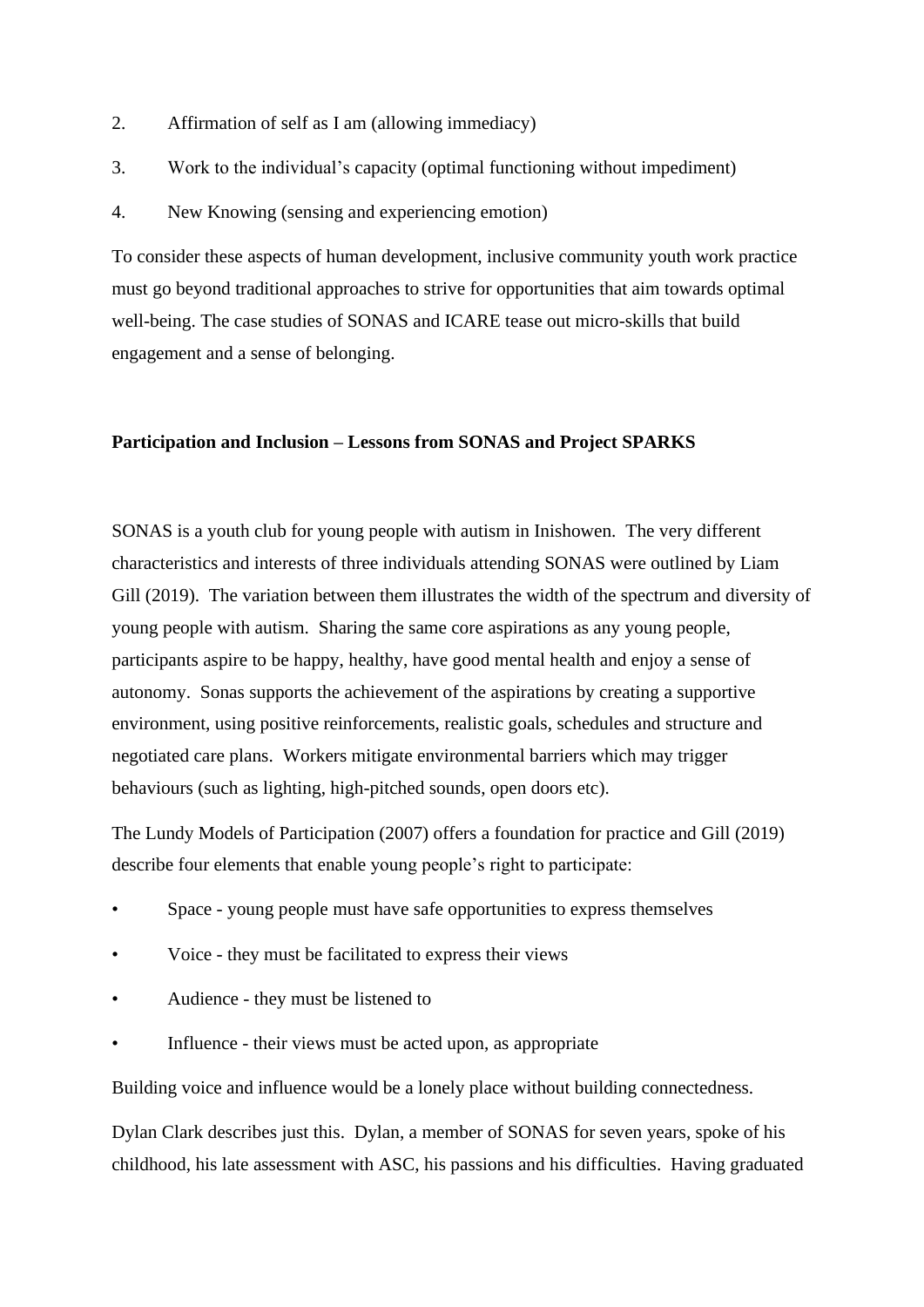from their Leadership for Life programme (2018), he spoke movingly about the positive impact of his participation in youth work:

## *"It has helped me to see things differently but allows me to be myself''.*

Youth work is a key feature of his social life, a space where he has made friends and has developed a support network:

## '*For me, inclusion is about belonging. Inclusion begins with you'*

Darragh Fullerton's experiences echoed those of Dylan. Darragh, been a member of SONAS for the past six years, he spoke passionately about the importance of friendships, of feeling included, and having shared interests and common experiences. He reflected that the Leadership course facilitated self-reflection which helped him to

# *'appreciate who I am and what I can do'.*

Project Sparks is a pilot project in music education, training young people with disabilities who are gifted in the arts, to teach music to children in schools. Although the structure and format of Project Sparks differs greatly from SONAS, both employ a similar approach – in engaging and evolving the strengths of young people with ASC.

Owen Coyle, Erica Curran and Eamon McCarron highlighted empathy as a latent strength for their young leaders, having navigated failure and barriers persistently throughout their young lives. Project Sparks works with the young leaders to build facilitation and teaching skills on existing foundations of empathic understanding. The skills acquired and cultivated for and by the young leaders are ranked in a hierarchy as follows:

- **Resilience**
- Charisma
- Making connections
- Correcting mistakes
- **Feedback**
- Listening skills
- **Structure**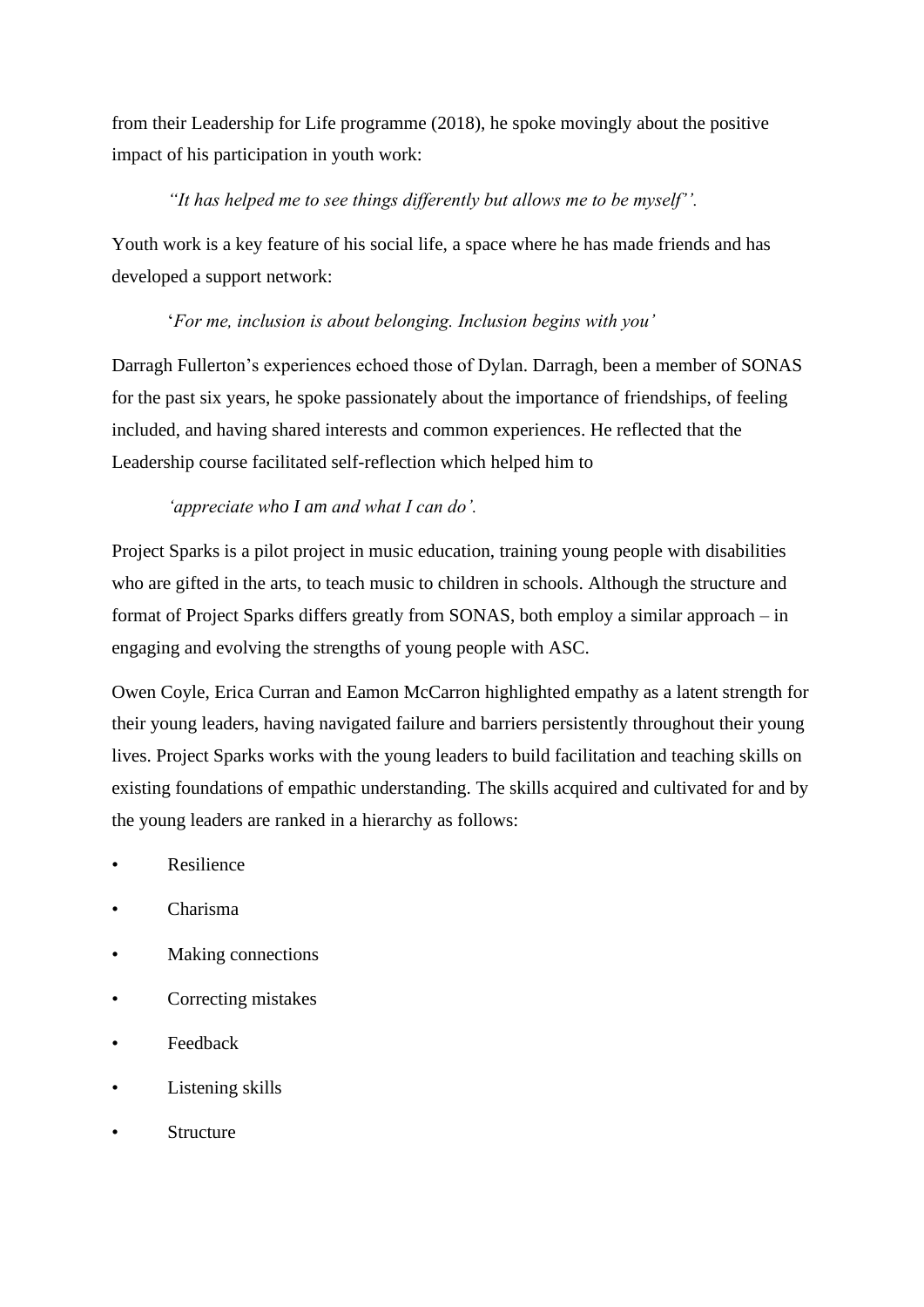This approach to upskilling gives trainee leaders 'a focus outside of themselves', and the shared mantra is 'Leader looks different for everyone'. To build these leadership skills, Project Sparks uses specific approaches to boost personal cognitive and emotional development:

1. Developing meta-cognition – which means identifying our own thoughts, how we regulate these and the ability to alter thoughts and behaviours that are self-limiting.

2. Exposure to failure – the young leaders are deliberately challenged and are given time and support to fail and to rise again.

3. Persistence – each young leader has had to face their fears. Ultimately, this programme is not suited to all young people with autism spectrum conditions, as it requires going out of personal comfort zones and coping with challenge.

4. Adapting their role – there is a weekly reflection of progress with the young leaders, with a shared appreciation of the value that 'Leader looks different'

5. Dismantling limiting beliefs – the training process requires young people to 'dismantle their own chains' and to free themselves from limiting self-perceptions

Eamonn and Erica concluded that evaluation data has been extremely positive, not only in terms of the social impact on young leaders, but also in providing evidence that the programme has promoted a significantly more affirmative perspective of disability among school children.

# **A Manifesto for policy and practice with young people with Autism Spectrum Conditions**

This manifesto is a distillation of themes and proposals arising from this multi-disciplinary conference. Training, practice and policy form three core areas of considerable improvement if transition from the medical model to the social model is to be fully realised:

# **Training**

- Agencies should be mindful of the support needs of staff in this area of work to avoid 'burn-out'.
- There should be a focus on self-care and self- awareness, supervision, support and staff- wellness.
- There is a need for more training in the sensitive area of work in mental health and well-being.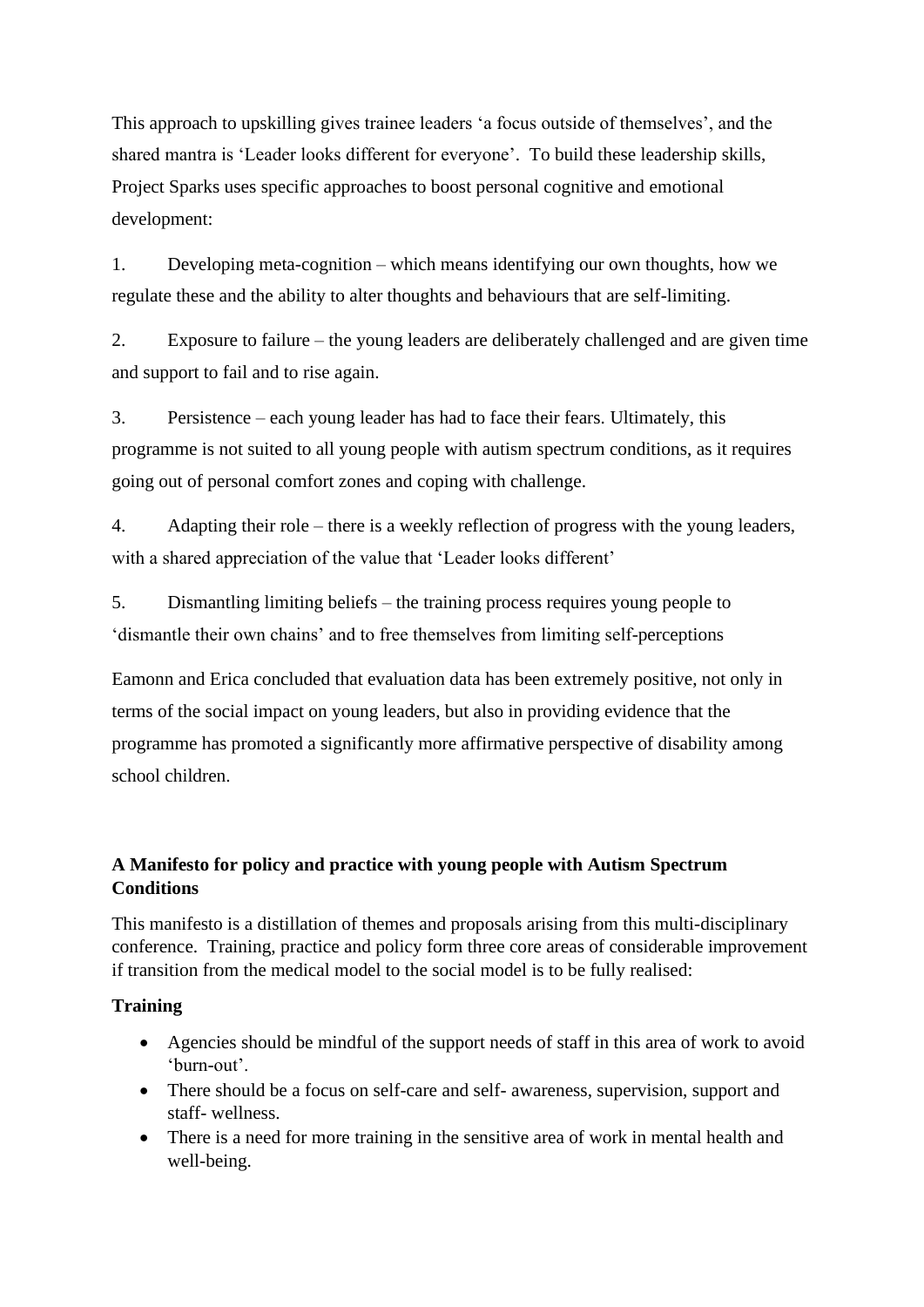- Specific and targeted training is needed to equip workers beyond basic care and intervention.
- Workers need to be upskilled and have increased awareness of issues surrounding autism spectrum conditions - key pieces of training should enable the worker to deliver a more supportive role.
- The training of young people should also be a matter of priority. This would enable them to support their peers with autism spectrum conditions in everyday settings.

# **Practice**

- Our practice must go beyond traditional approaches to strive for opportunities that aim towards optimal well-being. We must challenge the deficit approach, the myth of 'the normal' - the average- in our understanding of inclusion and participation.
- Direct engagement with young people is crucial there is a need for practice to be based on young people's experience and allow young people to take control. Models of participation such as the Lundy model offer guidelines for meaningful participation.
- The youth service in its broadest sense should look more holistically in terms of actively reaching out to and engaging the diversity of young people in their communities.
- The youth service should adopt the Finnish model which formally links human rights with youth work, in such a way that human rights are interwoven and strategic.
- There is a responsibility for everyone to be inclusive.
- There should be increased opportunities for practitioners to come together outside of frontline delivery to test out new ideas and methods (where necessary) and refine skills in advance of using them with groups.
- There is a need for increased 'normalisation' of inclusive practice this would look like a more integrated approach to practice.
- Where it is possible within budget and staffing confines, youth workers should adopt the proven model of also working closely with the parents of young people with autism spectrum conditions.
- As practitioners, we need to think much harder about the youth work environments we create to ensure these are accessible and inclusive for all young people.

# **Policy**

- We should consider disability inclusion more broadly, acknowledging the social model of disability and the rights-based requirements to involve and accommodate people with disability in all aspects of community life.
- This type of work needs significantly more resources due to its concentrated nature, slowness of pace and the labour intensiveness (with small groups and individual work). Funding allocation and resources should be distributed on an equitable basis to support the intensity of this type of youth work.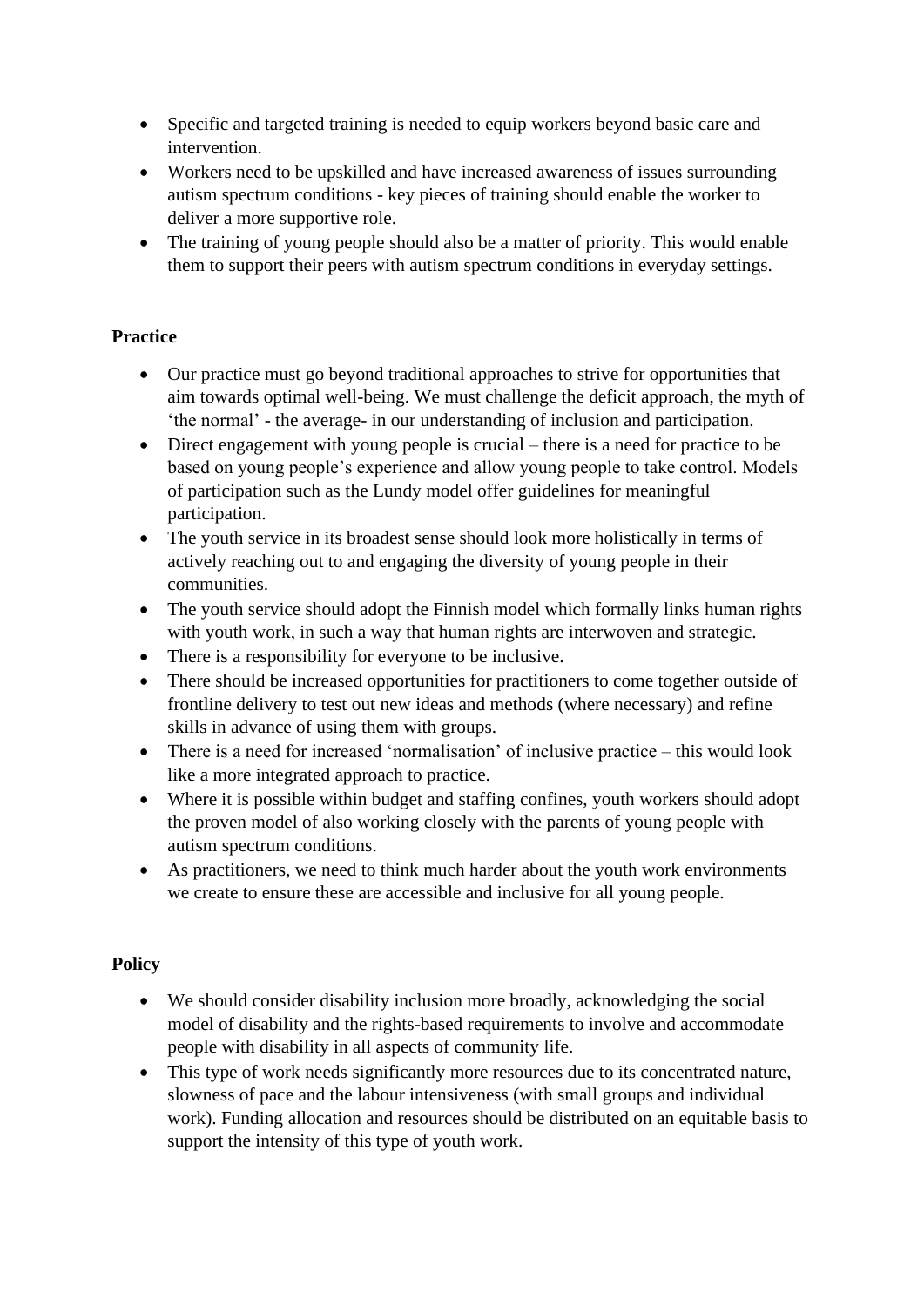- Waiting lists for the assessment of young people with autism spectrum conditions, mental health, and learning disability/additional learning needs must be addressed. With over 2000 young people currently on waiting lists, the knock-on effect in terms of access to support services is potentially life limiting and only exacerbates the sense of crisis.
- More research is needed to support young women with autism, as there are disproportionately fewer females being diagnosed than males.
- The development of strong partnerships across sectors is essential, and this should also include the provision of holistic services for 18+ year olds.
- There should be a universal design for learning, reflecting the view that education is focused 'on the all' and not the few, and that learning is supported in a variety of creative ways.
- Youth service policy and programmes which concern diversity need to take a broader focus, e.g. extending beyond ethnicity and religion to include autism spectrum conditions.
- The media should more accurately depict the lived experiences of those with autistic spectrum conditions.

## **Conclusion**

The youth sector has witnessed a recent proliferation in work with young people with ASC increased provision, growing numbers of programmes, and research development on the experiences of young people with ASC. The development of this provision has been framed in a strengths-based approach building on the social model of understanding ASC. For these initiatives and approaches to become well established, training, research and policy must develop in parallel with therapeutic and youth work practice.

This manifesto lays out a roadmap to inform teaching, course developments, policy directions to support inclusive practice across the sector.

## **References**

Australian Local Government Association (2016), Disability Inclusion Planning – A Guide for Local Government, Australian Local Government Association, viewed 29th December 2018,<https://alga.asn.au/site/misc/alga/downloads/publications/Disability-Inclusion-Planning-v2.pdf>.

Attwood, T. (2008) The complete guide to Asperger's syndrome. Philadelphia: Kingsley, Jessica Publishers.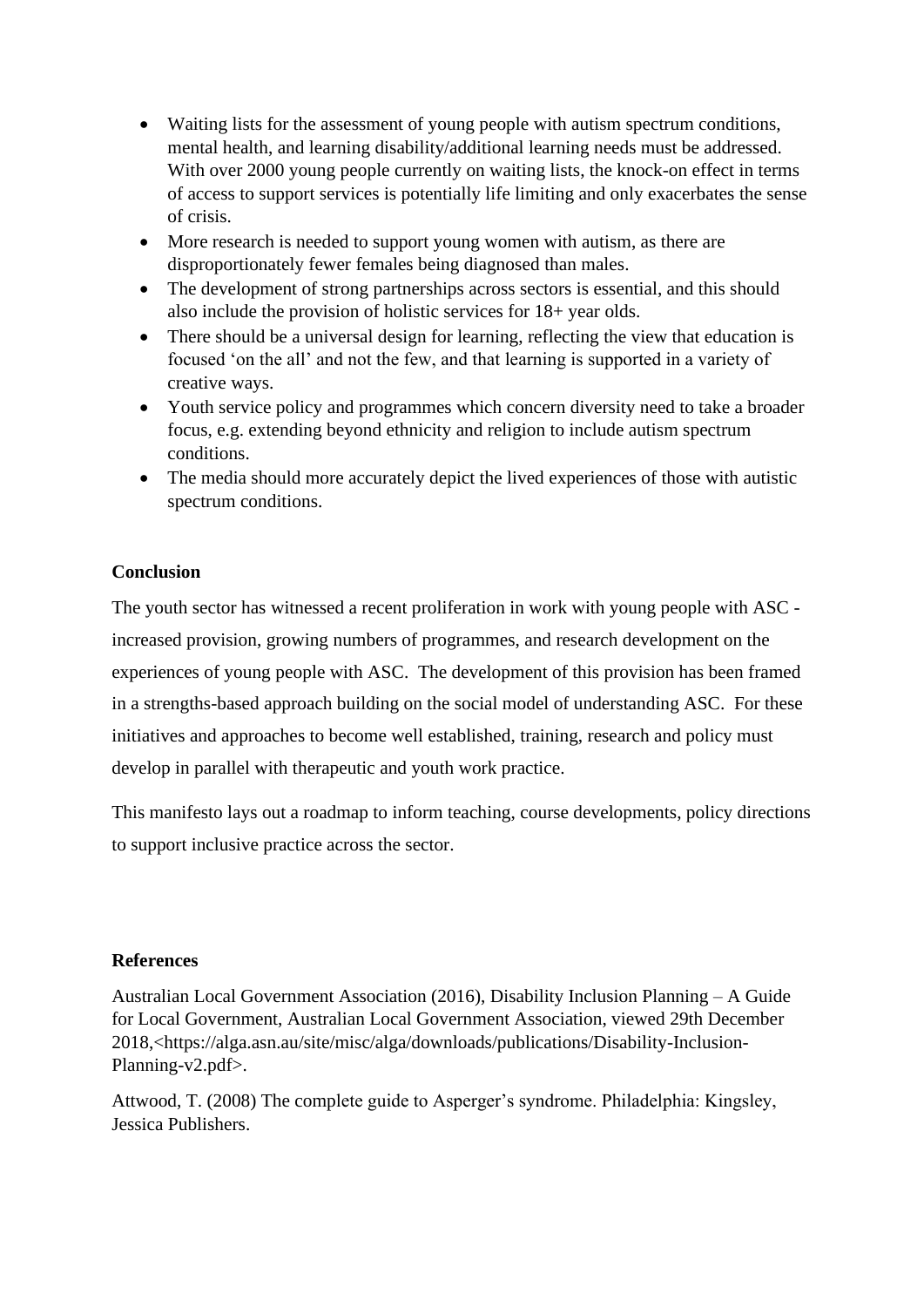Banks, S., Butcher, H.L., Orton, A. and Robertson, J. (eds.) (2013) Managing community practice: Principles, policies and programmes - Second edition. 2nd edn. Bristol: Policy Press.

Batsleer, J. and Popple, K. (2010) Using theory in youth and community work practice (empowering youth and community work practice). Edited by Ilona / Buchroth and Christine Parkin. Exeter, United Kingdom: Learning Matters.

Beck, D. and Purcell, R. (2010) Popular education practice for youth and community development work (empowering youth and community work practice). Southernhay East, Exeter: Learning Matters.

Bogdashina, O. (2016) Sensory perceptual issues in autism and Asperger syndrome: Different sensory experiences - different perceptual worlds. United Kingdom: Jessica Kingsley Publishers.

Booth, J. (2016) Autism equality in the workplace: Removing barriers and challenging discrimination. United Kingdom: Jessica Kingsley Publishers.

Cassidy, S,, Bradley, P., Robinson, J., Allison, C., McHugh, M. Baron-Cohen, S. (2014) Suicidal ideation and suicide plans or attempts in adults with Asperger' syndrome attending a specialist diagnostic clinic: a clinical cohort study. Lancet Psychiatry; pub. Online June 25, 2014

Dabrowski, K., (1967) Personality-shaping through positive disintegration. Boston: Little, Brown & Company.

Daniels, S. Piechowski, M.M (2008) Living with Intensity: Understanding the Sensitivity, Excitability, and Emotional Development of Gifted Children, Adolescents, and Adults. Great Potential Press. U.S.

Den Houting, J (2018), An introduction to the Neurodiversity Movement, Amaze, viewed 1st January, 2019<http://www.amaze.org.au/uploads/2016/09/1115-2.-Jacqueline-den-Houting-An-introduction-to-the- Neurodiversity-Movement.pdf>.

Grandin, T. and Panek, R. (2014) The autistic brain. London, United Kingdom: Ebury Australia.

Handy, C.B. and H, C. (1990) Understanding voluntary organizations: How to make them function effectively. London: Penguin Books.

Ingram, G and Harris, J.C. (2001) Delivering good youth work. London, United Kingdom: Russell House Publishing

Jeffs, T. and Smith, M.K. (2005) Informal education: Conversation, democracy and learning. 3rd edn. London, United Kingdom: Educational Heretics Press.

Lundy, L. (2007) "Voice" is not enough: conceptualising Article 12 of the United Nations Convention on the Rights of the Child. British Educational Research Journal. 33:6, 927-942.

McCashen, W (2010). The Strengths Approach, Innovative Resource, Bendigo.